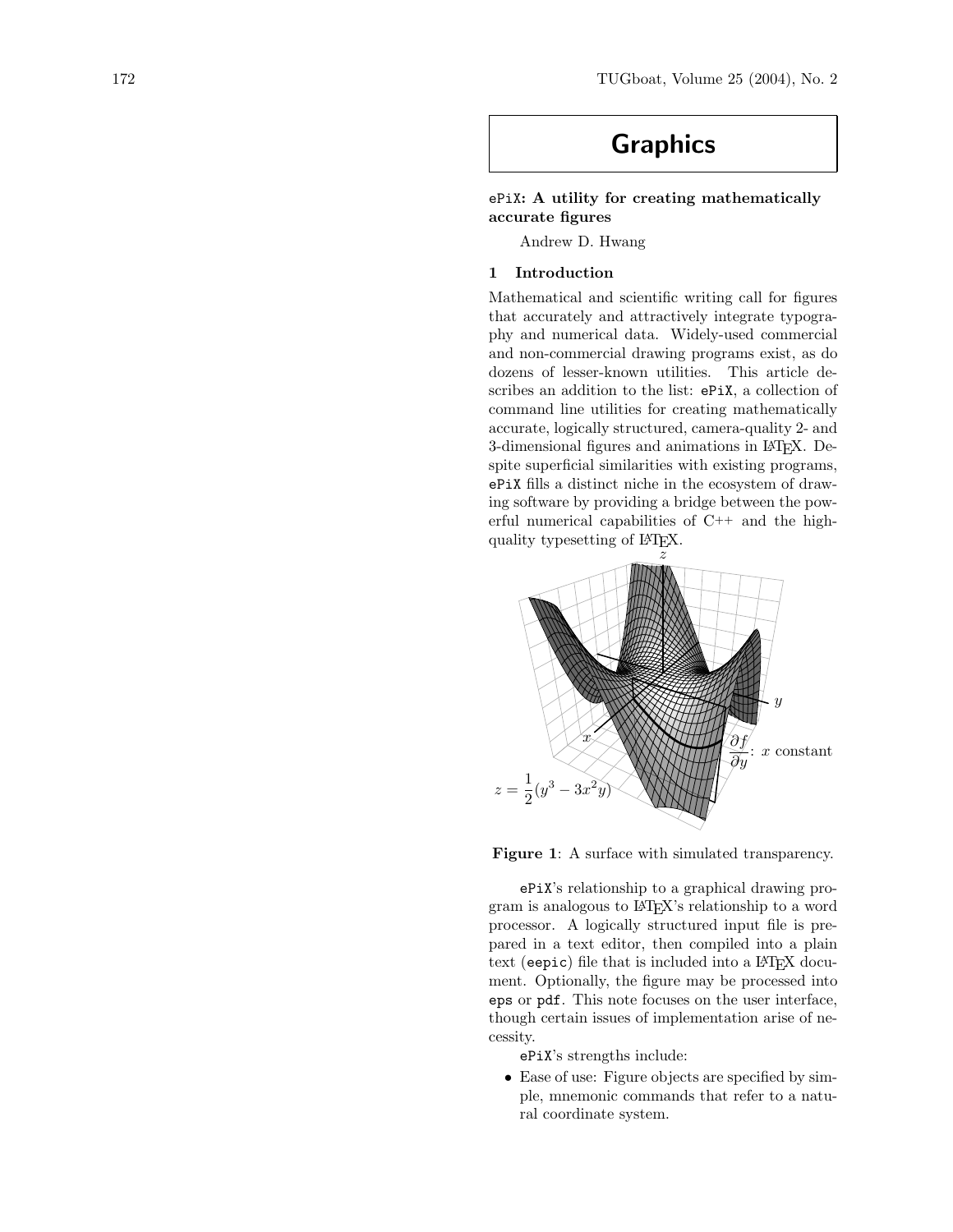- Quality of output: ePiX creates mathematically accurate line figures whose appearance matches that of LATEX. Typography is added to an ePiX figure as easily as to a L<sup>AT</sup>FX picture environment. The mechanism for text placement is robust under changes of scale.
- Wide availability: ePiX runs on platforms with a C++ compiler and the GNU shell bash, particularly on GNU/Linux, Mac OS X, Windows (Cygwin), FreeBSD, and Solaris. An output file may be incorporated into a document on any platform that supports IATFX.
- Programming: ePiX's input is a widely-spoken, easily-learned programming language. Even simple figures can benefit from logical structuring, while complex figures may employ algorithms and generate their own numerical data.
- Extendability: Users can write custom code and incorporate the functionality with a command line switch or a Makefile. This feature, suggested by Andrew Sterian, endows ePiX with the computational power of C++.
- Economy of storage and transmission: A compressed tar file of the LATEX sources and compiled eepic files is typically a small fraction of the size of a compressed PostScript file or a tarball containing eps files, making ePiX output particularly attractive for archiving.
- License: ePiX is Free Software, published under the GNU General Public License.

This note focuses on general issues of image creation and ePiX's approach to integrating numerical and algorithmic capabilities with high-quality typography. The project home page has source code, documentation, sample images, and animations:

```
http://mathcs.holycross.edu/~ahwang/
  current/ePiX.html
```
The latest stable version is also available from CTAN (in graphics/epix). Please visit the project page for a more thorough showcase of ePiX's capabilities.

I am grateful to Jay Belanger, Robin Blume-Kohout, Andrew Sterian, and Gabe Weaver for detailed and insightful design discussions and advice.

#### 2 Source and Output Files

In L<sup>A</sup>TEX, a document preamble specifies the default appearance and sets up an environment by including packages and defining macros, while the body contains commands that generate the actual output. Similarly, an ePiX preamble (Figure 2) accesses library code and defines symbolic constants and functions that reflect the internal structure of the figure,

```
#include "epix.h" // analogous to \usepackage
using namespace ePiX;
// function definition
double f(double x) { return x/(1-x*x); }int main()
{
 unitlength(".85in"); // LaTeX unitlength
 picture(P(3, 1.5)); // printed size
  // specify corners; depict [-2,4] x [-4,4]
 bounding_box(P(-2,-4), P(4,4));
 begin(); \frac{1}{2} // picture starts here
 crop(); // crop to bounding_box
 dashed(); \frac{1}{2} // draw dashed lines
 line(P(-1, y_{min}), P(-1, y_{max}));
 line(P( 1, y_min), P( 1, y_max));
 solid(); // use solid lines
 h_axis(P(x=min, 0), P(x_max, 0), x_size);v_axis(P(0, y=min), P(0, y_max), y_size);h_axis_labels(P(x_min, 0), P(x_max, 0),
               0.5*x_size, P(-2,2), tl);
 bold(); // draw in bold (fonts unaffected)
 plot(f, x_min, x_max, 120); // function plot
 label(P(2,3), P(0,0),
        "$y=\\displaystyle\\frac{x}{1-x^2}$");
 end();
}
```
Figure 2: An ePiX source file, cf. Figure 3.

while the body contains commands that adjust the appearance of objects and write the output file.

Body commands include objects, labels, and attribute declarations. ePiX supplies standard geometric primitives: points, lines, circles, spheres, planes, quadratic and cubic splines, ellipses and arcs, arrows, polygons and polylines, and coordinate grids. In addition, ePiX provides plotting: graphs, parametric curves and surfaces, data from files, vector fields, derivatives and integrals, and solutions of ordinary differential equations. Basic geometric objects can be constructed and used in mathematically natural ways, such as finding the intersection point of two lines, constructing a circle through three noncollinear points, or drawing the tangent line to a function graph.

Four internally documented shell scripts constitute the user interface: epix (creates eepic files), elaps (converts ePiX and eepic files to eps, pdf, or PostScript), flix (creates png images and mng animations), and laps (converts L<sup>AT</sup>EX to PostScript).

#### 3 Design

The notion of "ideal" drawing software is too dependent on authors' individual needs and preferences to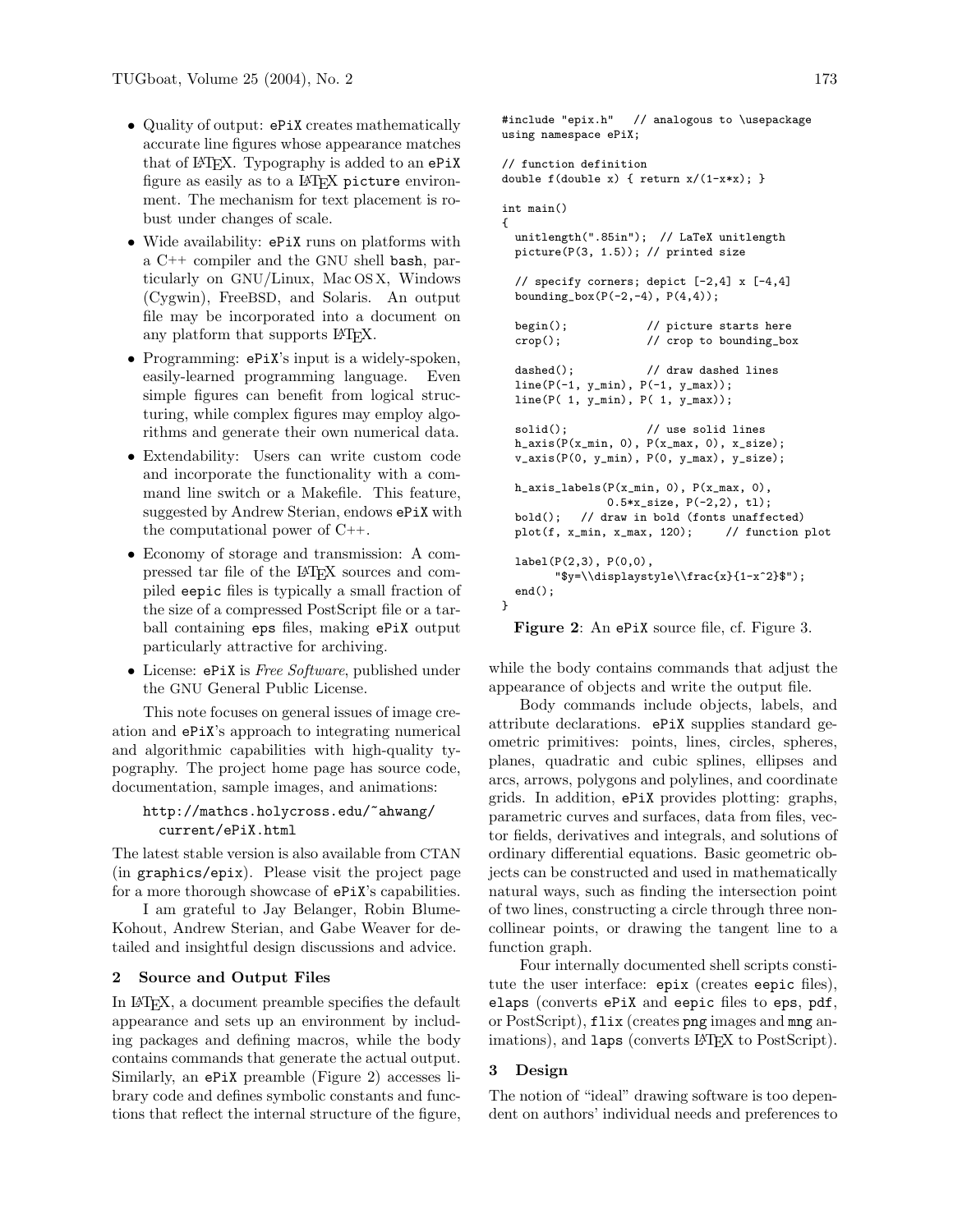be meaningful. Nonetheless, commonly useful features can be identified. ePiX does not satisfy all the criteria below, but its development has proceeded with these goals in mind.

### 3.1 Capabilities

A general-purpose command-driven drawing utility provides three basic services: an input language, a set of data structures for representing figure objects and their attributes, and output routines. The input language should be easy to learn and use, yet powerful, flexible, and extendable. Frequentlyencountered objects and algorithms should be represented natively, allowing users to program (when necessary) in a high-level language. Both 2- and 3 dimensional figures should be supported. A variety of output file types should be available, so that the resulting images can be exchanged easily, used in printed documents, or published on the Web.

Less technical but equally important are issues of convenience and freedom. A program should supply sensible defaults, so that simple figures can be drawn without micro-management. At the same time, figure attributes should be modifiable with short, easily-remembered commands. Users' files should compile quickly, preferably in no more than a couple of seconds on a moderately fast machine. Output files should be small, perhaps tens of KB, yet of high typographical quality. The program should be widely available, and free from proprietary algorithms and file formats.

### 3.2 Logical Structuring and Input

Mathematical figures represent structured information. Bitmapped images, and to a lesser extent eps files, discard this structure. By contrast, a programming language exploits logical structure through use of symbolic constants, data structures, functional relationships, and algorithms, including control statements, loops, and recursion. A high-level figure description language is potentially both efficient and convenient, for the same reasons that a Taylor polynomial compactly encodes a trig table. Naturally, users do not want to learn a new language in order to create figures, but software can accommodate users by providing intuitively-named functions that implement common figure objects. Ultimately, however, a language that provides plotting and other algorithmic and numerical capabilities must utilize more complex syntax. To ease the learning curve, a scene description language might piggyback itself onto a widely-used programming language, such as C++, Fortran, or Lisp.

ePiX attempts to meet these goals by furnishing a user-friendly interface to C++, harnessing its



Figure 3: Rescaling: Two figures generated from the input file in Figure 2.

speed, flexibility, and computational power to the creation of mathematical figures. An ePiX source file is a compact, high-level scene description written in C++. Even moderately complicated figures require no prior knowledge of C++, and the source code comes with dozens of samples files suitable for study and experimentation.

## 3.3 Page Coordinates and Resizing

Logical markup is fundamental to  $\mathbb{P}\mathrm{Tr}X$ : a document does not directly specify its visual appearance, but relies on packages loaded at compile time. Mathematical figures benefit similarly from logical structuring. Designing and writing a figure in page coordinates, as in the L<sup>A</sup>TEX picture environment, is conceptually WYSIWYG.

Except as required to size and place the finished product, and to align text (below), an ePiX figure refers exclusively to Cartesian coordinates. The use of logical coordinates makes the input file easier for a human to read, and enhances flexibility: software can render a figure according to user-specified criteria at compile time, changing the size, aspect ratio, or viewpoint, for example.

Incorporation of typography imposes an additional requirement on a figure's coordinate system. A text box is attached to a specific logical location in a figure. However, fonts do not (and usually should not) scale when the size of a figure changes. Consequently, a L<sup>A</sup>TEX box cannot always be placed using only its basepoint if the result is to compile attractively at various aspect ratios: the Cartesian location of the basepoint does not generally undergo the expected affine scaling when a figure is resized (Figure 3). ePiX handles this difficulty by positioning a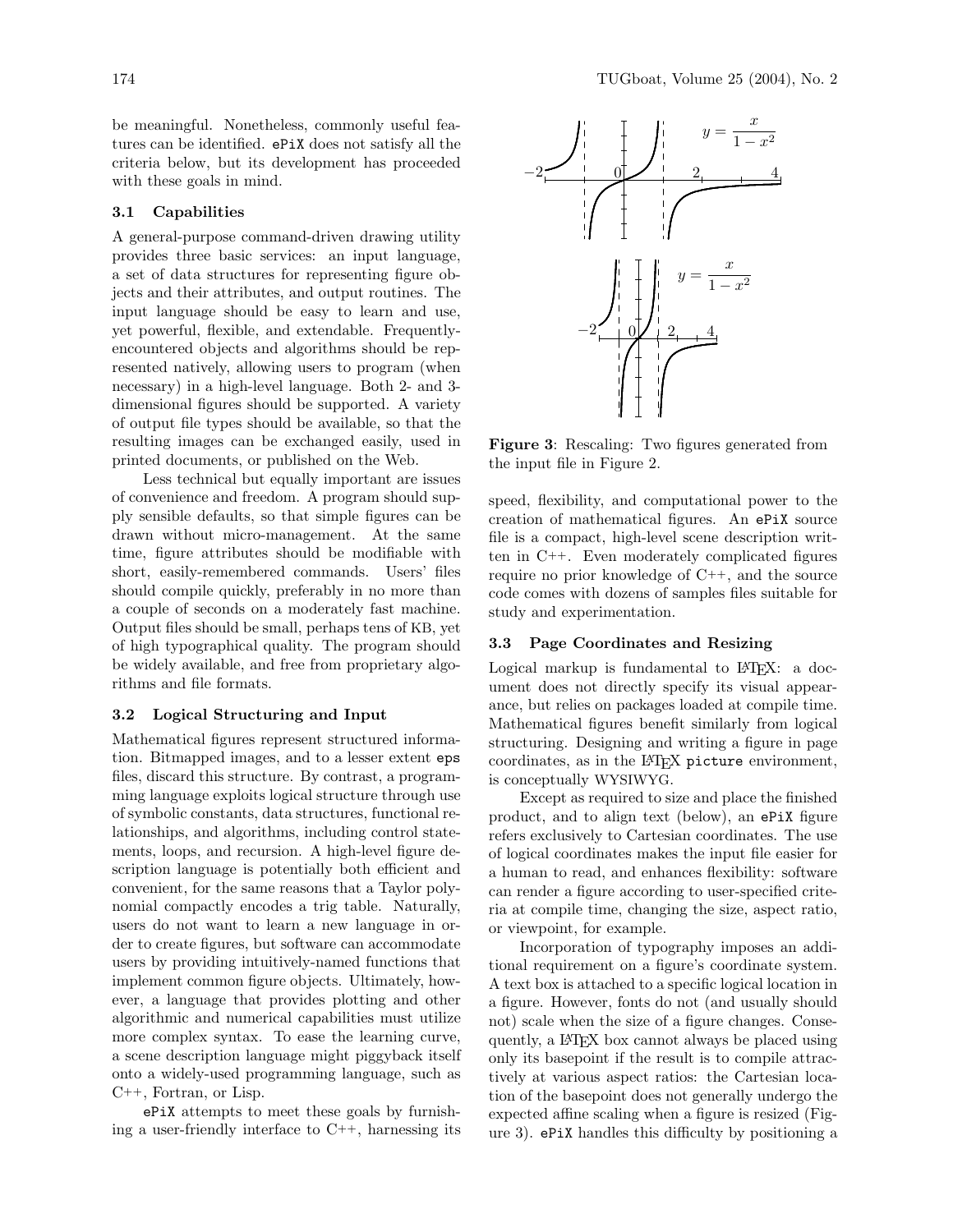label "coarsely" using Cartesian coordinates, then offsetting it "finely" in true coordinates, namely, aligning the text box on a point other than its LATEX basepoint. In other words, a scale-invariant alignment point is manually attached to each label, and Cartesian coordinates are used to position this alignment point. There seems to be no simple, highquality alternative to aligning labels visually and individually.

#### 3.4 Scene Representation

An ePiX input file describes a 3-dimensional world, which is represented on an abstract 2-dimensional screen. World and screen coordinates are Cartesian, and not directly related to the printed figure's size. The screen contains a *bounding box*, a userspecified Cartesian rectangle that is affinely mapped to a L<sup>AT</sup>FX picture. The overall size of the figure is given directly in the input file, while the aspect ratio is determined by the relative aspect ratios of the bounding box and the picture box.



Figure 4: ePiX's point-projection camera model.

The *camera*, consisting of a *body* and a *lens*, maps the world to the screen; indeed, the screen should be regarded as the camera's film plane. The camera body contains information about the location and spatial orientation of an abstract observer, while the lens is the actual mapping, point projection by default (Figure 4). The camera is designed to behave like a real camera: The viewpoint and target may be set arbitrarily, the camera rotated about its axes (sea, sky, and eye), and the lens changed.

To control the abstract and/or printed size of a figure, ePiX can remove figure elements that lie outside a user-specified "clip box" (Figure 1), and can "crop" a figure by masking elements that lie outside the bounding box (Figures 3 and 5). Clipping and cropping are disabled by default, in accordance with

the design philosophy of imposing minimal default behavior.

#### 3.5 Layering and Hiding

The eepic file produced by ePiX is at some stage converted to PostScript or PDF. In either case, the output is layered: objects occlude earlier parts of the file. For 2-dimensional black and white line drawings, layering is a minor concern, but for shaded, color, or 3-dimensional pictures, layering is usually important.



Figure 5: Layering, shading, and cropping.

ePiX does not currently automate hidden object removal, but manual techniques provide satisfactory results. In Figures 1 and 5, paths and surfaces are broken into mesh elements, sorted by distance to the viewpoint, and printed to the file in decreasing order of distance. The shading in these figures exemplifies the use of programming constructs in ePiX. For each mesh element, a normal vector and illumination vector are calculated, and the shade of gray is a simple function of the angle between these vectors. Similar techniques can be used to simulate multiple light sources, even light sources of varying colors.

#### 3.6 Implementation

Befitting its role as a bridge between the computational power of C++ and the high-quality typography of LATEX, ePiX is not a stand-alone program, but is instead assembled from standard components: the C++ compiler, libraries and binutils; GNU bash;